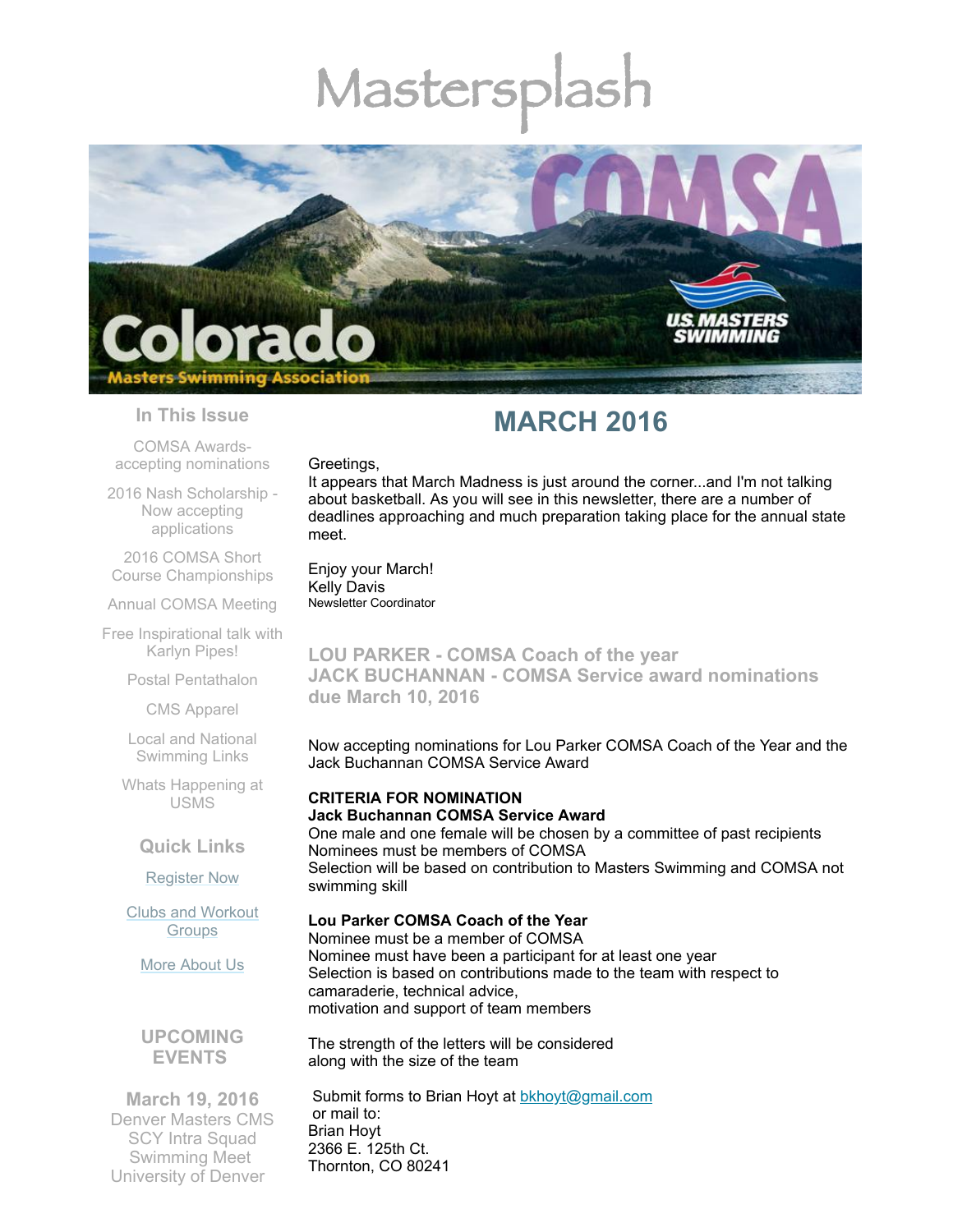meet info and [registration](https://www.clubassistant.com/club/meet_information.cfm?c=2307&smid=7313)

**April 1-3, 2016** COMSA SCY Championships VMAC Thornton, Co [meet](http://www.comsa.org/events/2016/2016%20COMSA%20Short%20Course%20Yards%20Swimming%20Championship.pdf) info online [registration](https://www.clubassistant.com/club/meet_information.cfm?c=1279&smid=7164) paper [registration](http://www.comsa.org/events/2016/2016%20COMSA%20CHAMPS%20REGISTRATION%20FORM.pdf)

#### **Denver Masters Clinics**

April 9, 2016 (Butterfly) April 10, 2016 (Open Water) Time:3:00-5:00pm Cost 40.00 for USMS members.

All clinics will in include video feedback. Attendees need to be members of USMS for insurance purposes. Become a member by using this link. <https://www.usms.org/reg/>

Register by sending an email to Andrew Le Vasseur, Head Coach, Denver Masters at [swimmasters@du.edu](mailto:swimmasters@du.edu)

## **ONGOING EVENTS**

COMSA Registration [registration](http://www.comsa.org/joining/index.html) link

 2016 Check off Challenge [registration](http://www.usms.org/fitness/content/checkoff)

> 2016 Go The **Distance** [registration](http://www.usms.org/fitness/content/gothedistance) link

## **[Contact](mailto:swimkdavis@gmail.com)**

## **DUE MARCH 10**

additional details and award [nomination](http://www.comsa.org/forms/2016Award%20Nomination%20Form.pdf) forms

## <span id="page-1-0"></span>**2016 Nash Scholarship**

The 2016 Nash Scholarship will accept applications until March 31, 2016. Please send all forms to swimwithfishes@earthlink.net as a MS-Word document. Please put in the subject line, "2016 Nash Scholarship Application"

The Nash Scholarship is partially funded by the annual "Nash Splash" Masters swim meet. It is held in honor of Kevin B. Nash. He and Richard Hess organized the Bee Gees Masters swim team. The Bee Gees wear a yellow and black polka-dotted swim suits proudly at master meets around the nation...

## **DUE MARCH 31**

*[Click](http://www.comsa.org/articles/2016%20Nash%20Scholarship%20Info.pdf) here* for more information on this scholarship and submission deadline.

<span id="page-1-1"></span>**2016 COMSA Short Course Championships April 1-3, 2016 .... Join the Fun!**

## April 1-3, 2016

2016 COMSA Masters Short Course Championships VMAC (Veterans Memorial Aquatic Center) Thornton

- *[Meet](http://www.comsa.org/events/2016/2016%20COMSA%20Short%20Course%20Yards%20Swimming%20Championship.pdf) info*
- *Paper [Registration](http://www.comsa.org/events/2016/2016%20COMSA%20CHAMPS%20REGISTRATION%20FORM.pdf)*
- *Online [Registration](https://www.clubassistant.com/club/meet_information.cfm?c=1279&smid=7164)*
- *[Preview](http://www.comsa.org/events/2016/COMSA_State_meet_shirt.jpg) Meet Shirt* This will be available in unisex sizes and women's v-neck.

If you are interested in volunteering/assisting with this meet, please contact **Stacy [Broncucia](mailto:sbroncucia@gmail.com)** 

## <span id="page-1-2"></span>**ANNUAL COMSA MEETING - April 2, 2016**

The annual COMSA general business meeting will be held at the COMSA Short Course Championships meet. All COMSA members are invited to attend.

Meeting will be held on April 2, 2016 at 8:30 am, VMAC

#### Agenda:

- Officer Elections: Chair, Vice Chair, Secretary, Treasurer, Registrar
- Jack Buchannan service award
- Coaches award
- 2017 State Meet Location Announcement

\* Please note, the deadline for officer submissions is **March 12**, 2016. Submissions can be sent to [Brian](mailto:bkhoyt@gmail.com) Hoyt.

## <span id="page-1-3"></span>**Free Inspirational talk with Karlyn Pipes!**

COMSA is pleased to announce that Karlyn Pipes, an internationally acclaimed inspirational speaker and the author of The Do-Over, will be competing at the State meet and presenting a 15-20 minute talk during the Saturday afternoon social.

Drawing from the challenges she faced to rise from the depths of addiction and self-destruction to her induction into the International Swimming Hall of Fame in 2015, Karlyn's odds-defying comeback story will inspire, engage and entertain audiences of all ages and from all walks of life. Autographed copies of The Do-Over will be available at the meet or the social. More info can be found at Karlynpipes.com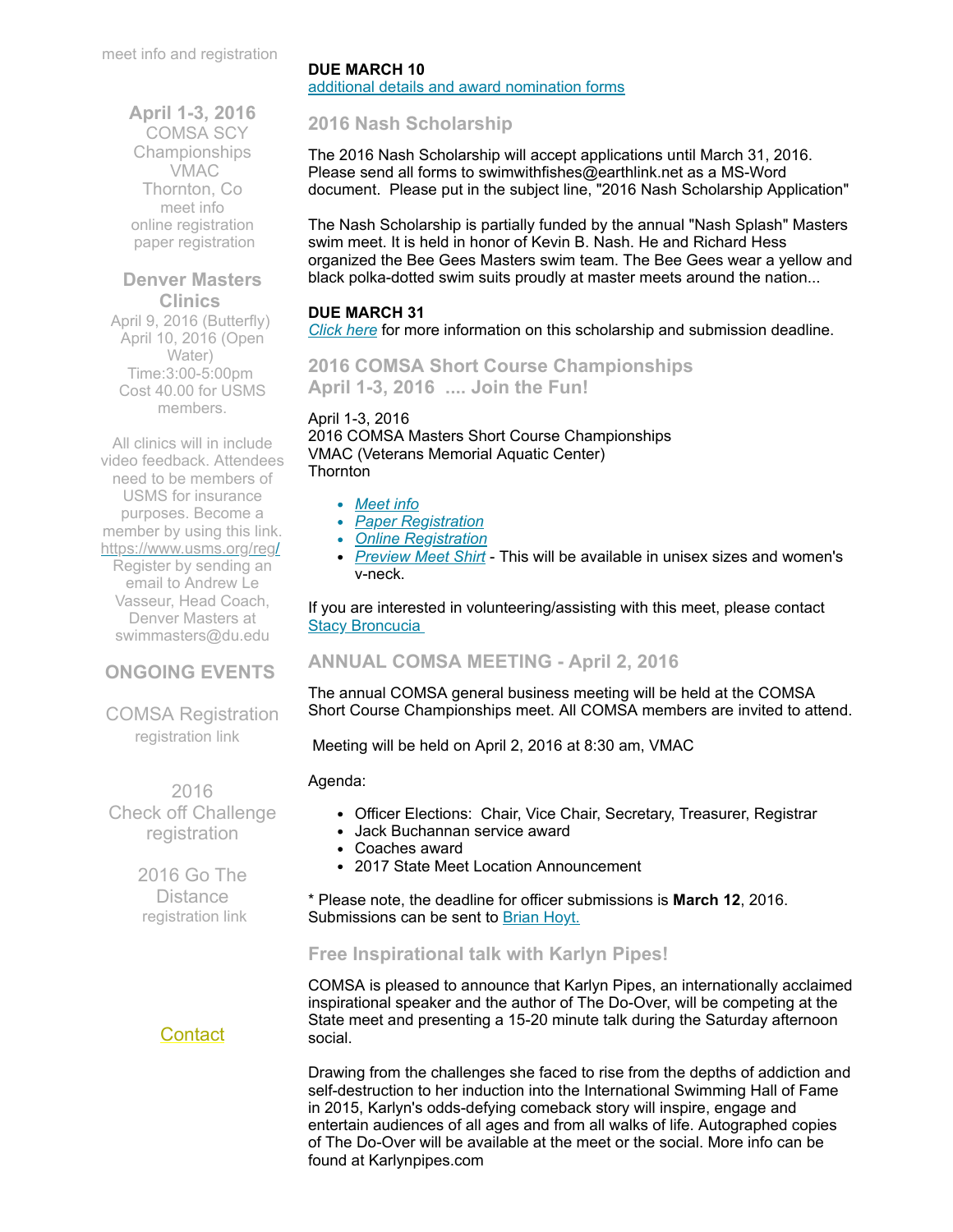Please mark your calendars for this exciting event and consider attending even if you are not competing in the meet. Tickets for the social are available through the meet registration, or if you are not attending the meet, please contact Stacy at [sbroncucia@gmail.com](mailto:sbroncucia@gmail.com)

#### **Event Details**

Date: March 2, 2016, at the State Meet Saturday Social Time: 3:00 - 6:00 pm Location: CB & Potts in Westminster 1257 W. 120th ave. 80234 Cost: Tickets are \$10 (They can be purchased when registering for the State Meet. If you are not attending the meet you can purchase by contacting Stacy at [sbroncucia@gmail.com](mailto:sbroncucia@gmail.com).)

#### <span id="page-2-0"></span>**2016 POSTAL PENTATHALON**

The 2016 Postal Swimtathlon League is a year-long, postal pentathlon event where participants swim and submit times in stages.

Five events are included in each pentathlon stage (Fly, Back, Breast, Free, and Individual Medley), and cumulative times are used for league standings and results.

Postal Swimtathlon League standings and rankings will be updated monthly, sent out via e-mail, and posted online at the host website: www.FlowSwimmers.com.

Certificates of accomplishment, compete with event rankings, and awards will be presented at the end of each stage and at the end of Stage Four (15 cumulative events).

\$5.00 of each entry will be donated to the Flathead Lakers (501c-3) to protect Flathead Lake.

[Additional](https://www.clubassistant.com/club/meet_information.cfm?c=2303&smid=7259) event details and sign-up

#### <span id="page-2-1"></span>**CMS Apparel**

Colorado Masters apparel is now available through the Swim Team Store website. Long and short sleeve tee shirts and hoodies are available in black or white. Shorts and swim suits are in black only. Colors are all shown in black, the white choice is available once item is clicked on. All items have the Colorado Masters Swimming logo from this year as seen above. Purchase your apparel now and have items shipped directly to you.



[http://www.thelifeguardstore.com/lgsteams/productcart/pc/viewCategories.asp?](http://www.thelifeguardstore.com/lgsteams/productcart/pc/viewCategories.asp?idCategory=2980&idAffiliate=677) idCategory=2980&idAffiliate=677

username: colorado password: masters

<span id="page-2-2"></span>**Local and National Swimming Links**

<http://usopenwaterswimming.org/>

Breadbasket Zone <http://www.iowamasters.org/> <http://www.minnesotamasters.com/> <http://www.movymasters.org/> <http://www.nebraskamastersswimming.com/>